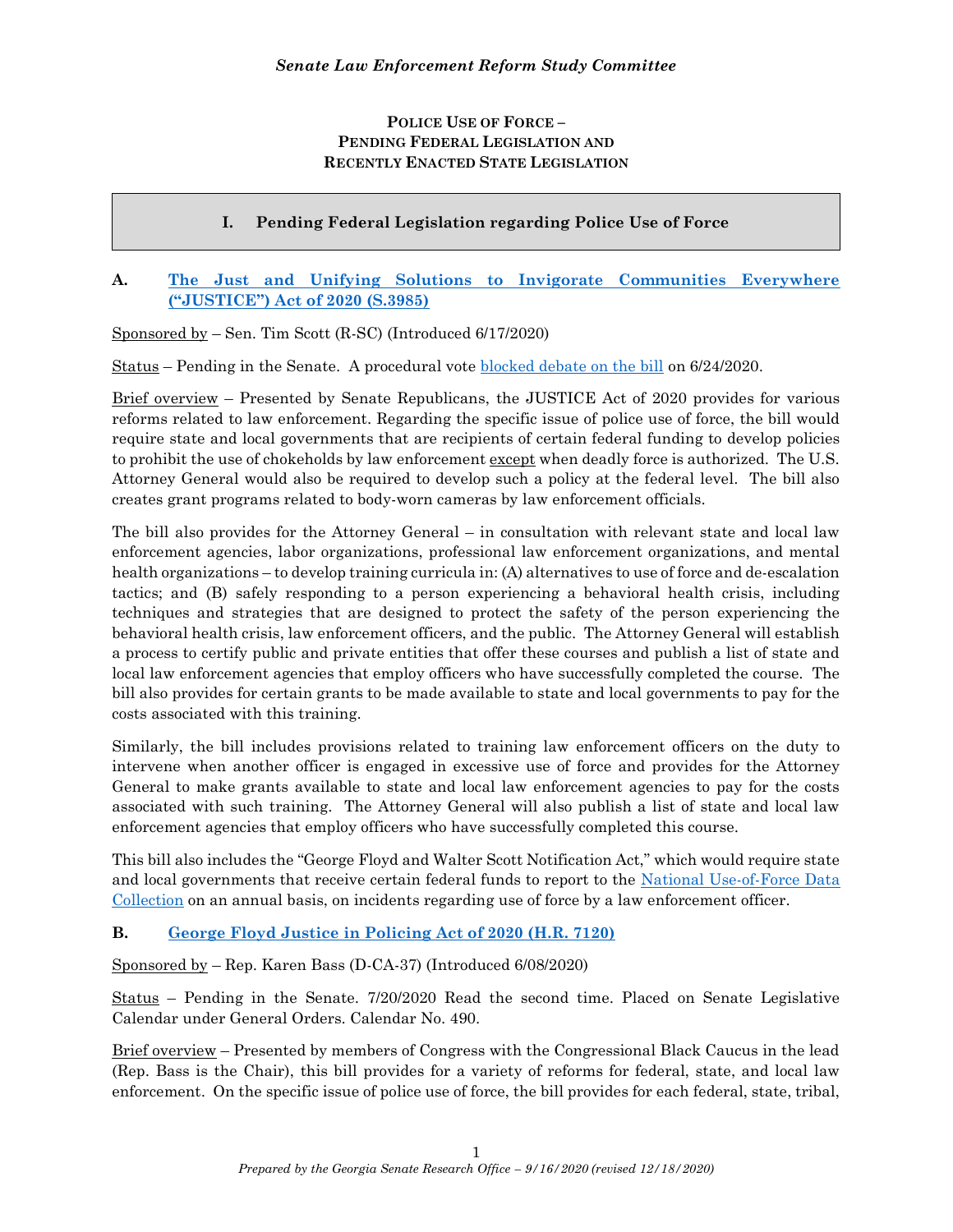and local law enforcement agency to report data to the U.S. Attorney General regarding, among other things, instances where law enforcement officers used deadly force. States will not receive certain federal funding if the state has not ensured, to the satisfaction of the Attorney General, that the state and each local law enforcement agency of the state is in substantial compliance with these reporting requirements.

The bill also seeks to enhance investigations into law enforcement use of force and states that the Attorney General may award grants to eligible states and Indian tribes to assist in implementing an independent investigation of law enforcement statute. The term "independent investigation of law enforcement statute" means a statute requiring an independent investigation in a criminal matter in which: (A) one or more of the possible defendants is a law enforcement officer; (B) one or more of the alleged offenses involves the law enforcement officer's use of deadly force in the course of carrying out that officer's duty; and (C) the non-federal law enforcement officer's use of deadly force resulted in a death or injury.

Section 364 of the bill also includes the "Police Exercising Absolute Care With Everyone Act of 2020" or the "PEACE Act of 2020," which provides that federal law enforcement officer may not use deadly force against a person unless: (A) the form of deadly force used is necessary, as a last resort, to prevent imminent and serious bodily injury or death to the officer or another person; (B) the use of the form of deadly force creates no substantial risk of injury to a third person; and (C) reasonable alternatives to the use of the form of deadly force have been exhausted. A federal law enforcement officer may not use any "less lethal" force unless: (A) the form of less lethal force used is necessary and proportional in order to effectuate an arrest of a person who the officer has probable cause to believe has committed a criminal offense; and (B) reasonable alternatives to the use of the form of less lethal force have been exhausted. When feasible, prior to using force against a person, the bill provides that a federal law enforcement officer must identify himself or herself as a federal law enforcement officer, and issue a verbal warning to the person that the federal law enforcement officer seeks to apprehend, which must: (A) include a request that the person surrender to the law enforcement officer; and (B) notify the person that the law enforcement officer will use force against the person if the person resists arrest or flees. The PEACE Act also conditions funds to state and local law enforcement agencies under the Byrne Justice Assistance Grant Program on a law being put into effect that satisfies these requirements regarding the standards for use of force.

The Justice in Policing Act of 2020 also includes provisions regarding certain requirements for federal law enforcement officers to wear body cameras and adds requirements regarding the period of time for which body camera footage must be retained before it can be destroyed. The bill also provides for certain individuals to have the right to inspect the body camera footage. Recipients of certain grants will also be required to expand the use of body cameras.

### C. Police Accountability Act of 2020 (H.R. 5777)

Sponsored by – Rep. Henry C. ("Hank") Johnson, Jr. (D-GA-4) (Introduced 02/06/2020)

Status –Referred to the House Committee on the Judiciary on 2/6/2020

Brief overview – This bill would provide that a state or local law enforcement officer of a public agency that receives certain federal funding under the Omnibus Crime Control and Safe Streets Act of 1968 who engages in any conduct in the line of duty that, were the conduct to occur in federal jurisdiction, would constitute an offense under 18 U.S.C. § 1111 (murder) or 18 U.S.C. § 1112 (manslaughter) will be punished as is provided for that offense under that section.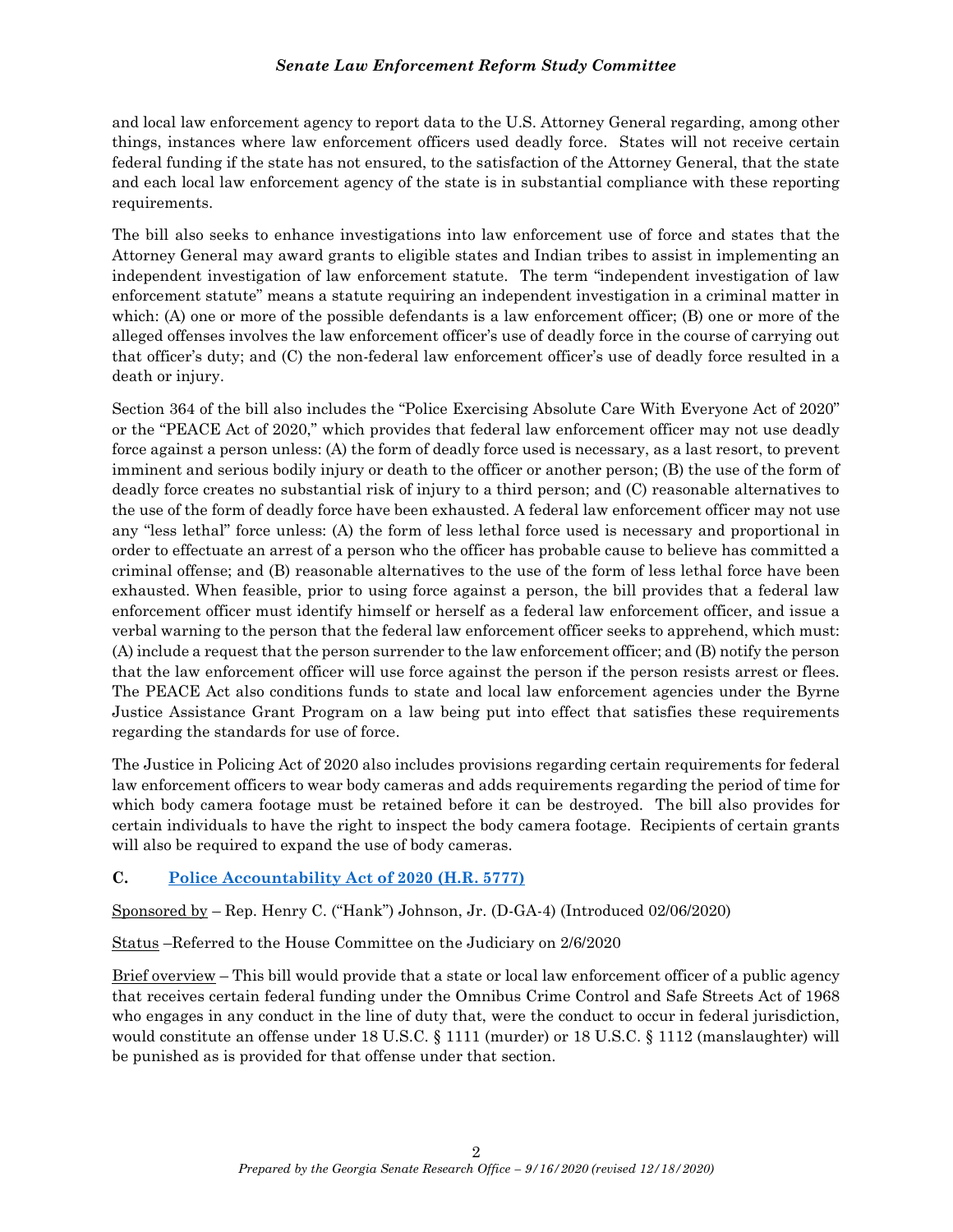## D. Law Enforcement Trust and Integrity Act of 2019 (S. 3063)

Sponsored by – Sen. Benjamin L. Cardin (D-MD) (Introduced 12/17/2019)

Status – Pending in the Senate. 12/17/2019 Read twice and referred to the Committee on the Judiciary.

Brief overview – Among other things, this bill would provide for grants to state, local, and tribal governments and others entities for the study of management and operations standards for law enforcement agencies, including standards relating to administrative due process, residency requirements, compensation and benefits, use of force, racial profiling, early warning systems, juvenile justice, school safety, civilian review boards or analogous procedures, or research into the effectiveness of existing programs, projects, or other activities designed to address misconduct by law enforcement officers.

This bill would also require federal, state, and local law enforcement agencies to report data to the Attorney General on a number of law enforcement practices, including but not limited to instances where officers used deadly force. A state will not receive certain federal funding unless the state has ensured, to the satisfaction of the Attorney General, that each local law enforcement agency of the state is in substantial compliance with these reporting requirements.

E. Eric Garner Excessive Use of Force Prevention Act of 2019 (H.R. 4408)

Sponsored by – Rep. Hakeem S. Jeffries (D-NY-8) (Introduced 9/19/2019)

Status –Referred to the House Subcommittee on Crime, Terrorism, and Homeland Security on 10/28/2019

Brief overview – This bill would amend 18 U.S.C. § 242 (regarding the deprivation of rights under color of law) by adding at the end that section the following: "For the purposes of this section, the application of any pressure to the throat or windpipe which may prevent or hinder breathing or reduce intake of air is a punishment, pain, or penalty." Under current law, 18 U.S.C. § 242 provides for the following criminal offense –

Whoever, under color of any law, statute, ordinance, regulation, or custom, willfully subjects any person in any State, Territory, Commonwealth, Possession, or District to the deprivation of any rights, privileges, or immunities secured or protected by the Constitution or laws of the United States, or to different punishments, pains, or penalties, on account of such person being an alien, or by reason of his color, or race, than are prescribed for the punishment of citizens, shall be fined under this title or imprisoned not more than one year, or both; and if bodily injury results from the acts committed in violation of this section or if such acts include the use, attempted use, or threatened use of a dangerous weapon, explosives, or fire, shall be fined under this title or imprisoned not more than ten years, or both; and if death results from the acts committed in violation of this section or if such acts include kidnapping or an attempt to kidnap, aggravated sexual abuse, or an attempt to commit aggravated sexual abuse, or an attempt to kill, shall be fined under this title, or imprisoned for any term of years or for life, or both, or may be sentenced to death.

### F. Police Training and Independent Review Act of 2019 (S. 1938)

Sponsored by – Sen. Tammy Duckworth (D-IL) (Introduced 06/20/2019)

Status – Pending in the Senate. 06/20/2019 Read twice and referred to the Committee on the Judiciary.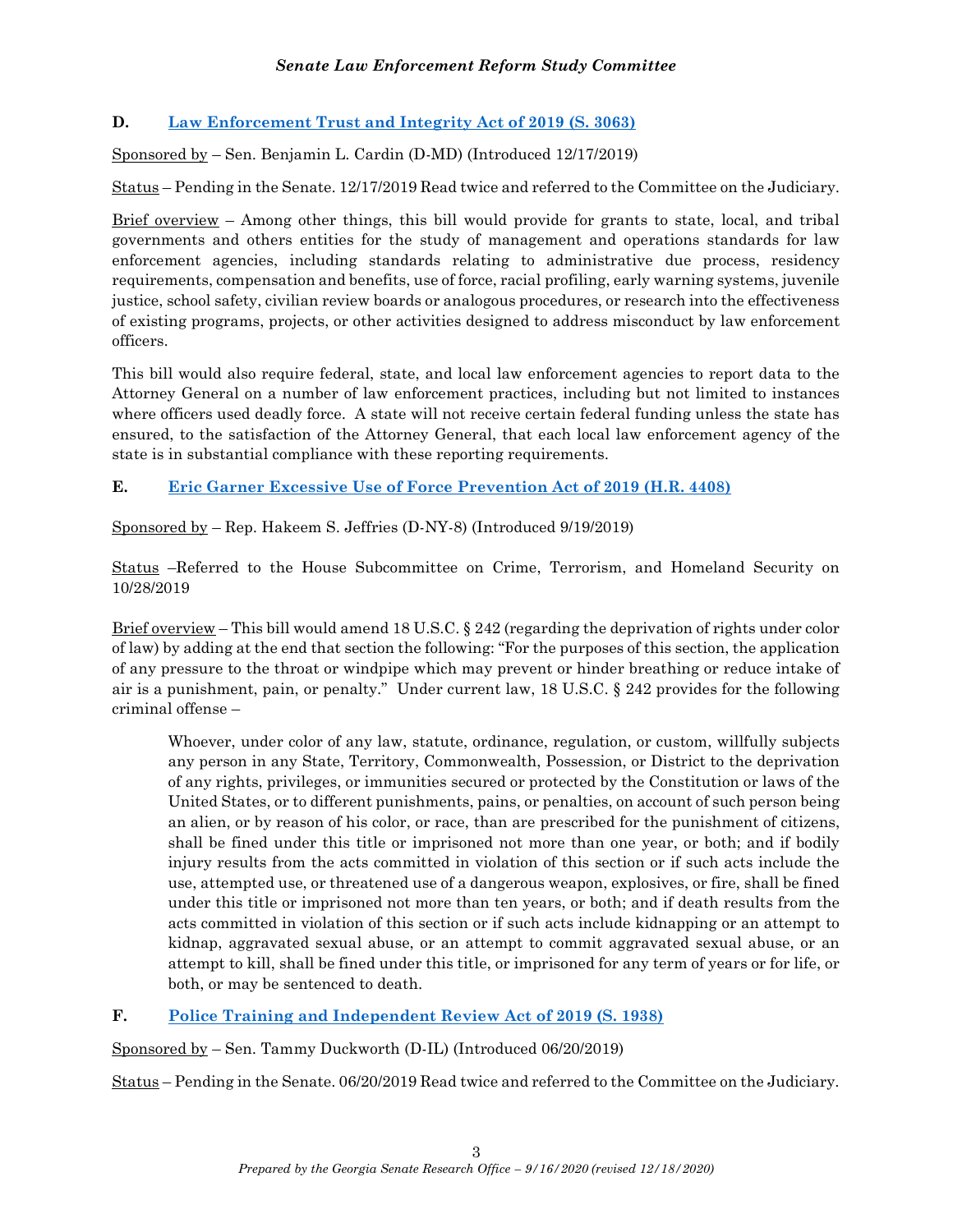Brief overview – This bill would provide for the U.S. Attorney General to make grants available for states to implement training requirements on fair and impartial policing and on de-escalation tactics, among other things. The bill also provides that, to be eligible for certain federal grant funds, a state must have enacted and have in effect an independent prosecution of law enforcement statute. An "independent prosecution of law enforcement statute" in this bill means a statute requiring an independent prosecution in a criminal matter in which: (A) one or more of the possible defendants is a law enforcement officer; (B) one or more of the alleged offenses involves the law enforcement officer's use of deadly force in the course of carrying out that officer's duty; and (C) the law enforcement officer's use of deadly force resulted in a death or injury.

# II. Recently Enacted State Legislation regarding Police Use of Force

## A. California

# 1. Carotid Restraints and Chokeholds Prohibited (AB 1196)

Sponsored by – Assembly Member Mike Gipson (D)

Status – Approved by Gov. Gavin Newsom (D) on 9/30/2020

Brief overview – The bill prohibits law enforcement agencies from authorizing the use of a carotid restraint or chokehold by a peace officer employed by that agency. "Carotid restraint" means a vascular neck restraint or any similar restraint, hold, or other defensive tactic in which pressure is applied to the sides of a person's neck that involves a substantial risk of restricting blood flow and may render the person unconscious in order to subdue or control the person. "Choke hold" means any defensive tactic or force option in which direct pressure is applied to a person's trachea or windpipe.

2. Policy on Use of Force and Investigation of Incidents of Officer-Involved Shootings Resulting in Death of an Unarmed Civilian (AB 1506)

Sponsored by – Assembly Member Kevin McCarty (D)

Status – Approved by Gov. Gavin Newsom (D) on 9/30/2020

Brief overview – The bill provides that, beginning on July 1, 2023, the state Attorney General will operate a Police Practices Division to, upon request of a local law enforcement agency, review the use of deadly force policies of that agency. The bill also provides that the state prosecutor will investigate incidents of an officer-involved shooting resulting in the death of an unarmed civilian and prepare and submit a written report that must include a detailed analysis and concision for each investigatory issue and a recommendation to modify the policies and practices of a law enforcement agency, if applicable. If criminal charges against the involved officers are warranted, the state prosecutor will initiate and prosecute the criminal action against the officer.

# B. Colorado - SB20-217 Enhance Law Enforcement Integrity

Sponsored by – Sen. Leroy Garcia, Jr. (D) and Rep. Leslie Herod (D)

Status – Signed by Gov. Jared Polis (D) on 6/19/2020

Brief overview –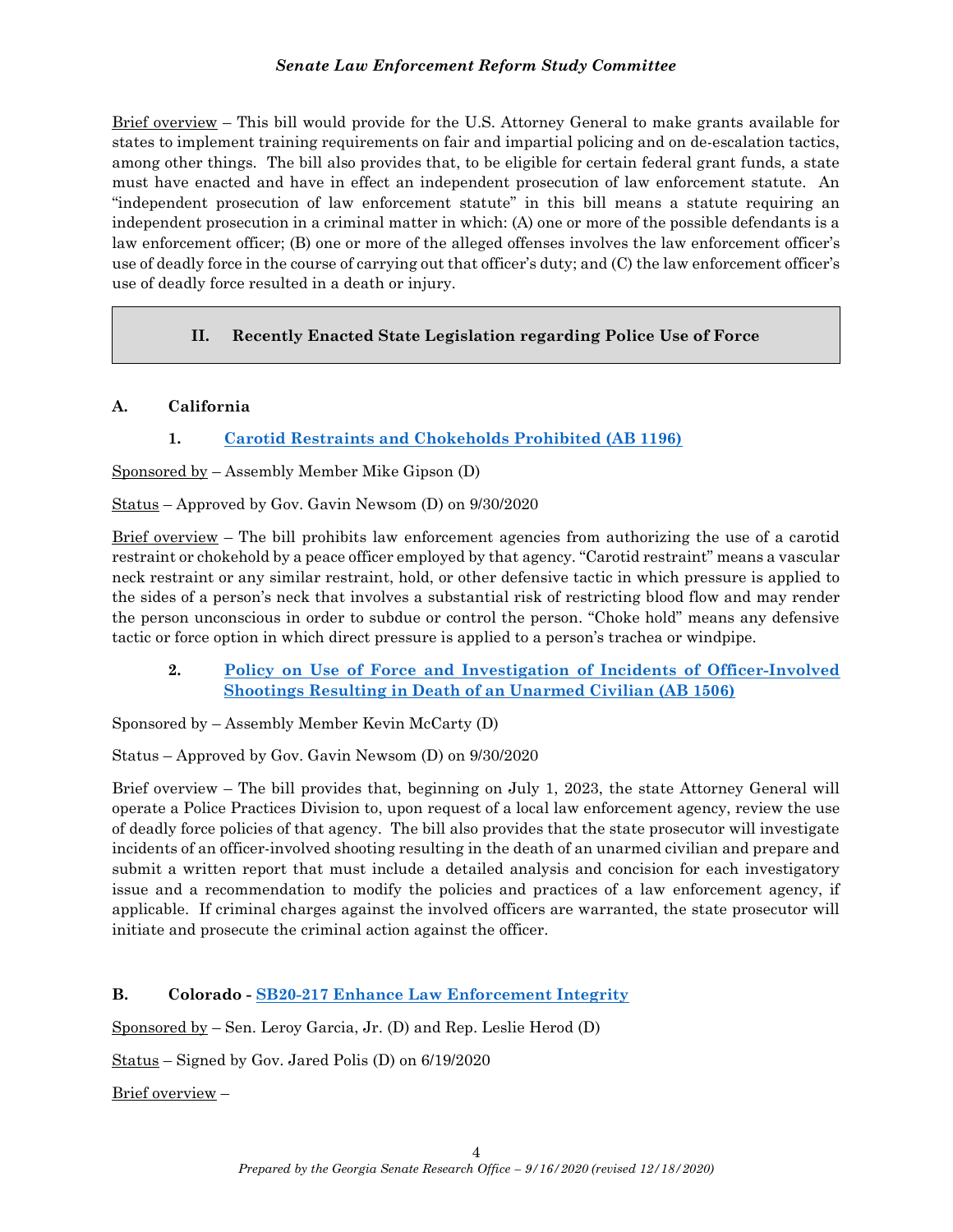## Body Cameras

Requires all local law enforcement agencies and the Colorado state patrol to issue body cameras to their officers by July 2023. Creates inferences, presumptions, and sanctions for failing to activate or tampering with a body camera. All recordings of an incident must be released to the public within 21 days after an agency receives a complaint of misconduct.

## Data Collection

Starting on July 1, 2023, the Division of Criminal Justice is required to issue an annual report of information that is reported to the Division by every law enforcement agency in the state. The required information to be reported to the Division includes:

- All use of force by its peace officers that results in death or serious bodily injury;
- All instances when a peace officer resigned while under investigation for violating department policy;
- All data relating to contacts conducted by its peace officers; and
- All data related to the use of an unannounced entry by a peace officer.

The Division must also maintain a statewide database with data collected in a searchable format and publish the database on its website. Any state or local law enforcement agency that fails to meet its reporting requirements is subject to suspension of its funding by its appropriating authority.

## Protests and Demonstrations: Use of Force

In response to a protest or demonstration, law enforcement agencies and officers are prohibited from:

- Discharging kinetic impact projectiles and all other non- or less-lethal projectiles in a manner that targets the head, pelvis, or back;
- Discharging kinetic impact projectiles indiscriminately into a crowd; or
- Using chemical agents or irritants, including pepper spray and tear gas, prior to issuing an order to disperse.

### Civil Actions against LEOs

The bill allows a person who has a constitutional right secured by the bill of rights of the Colorado constitution that is infringed upon by a peace officer to bring a civil action for the violation. Qualified immunity is not a defense to the civil action. The bill requires a political subdivision of the state to indemnify its employees for such a claim. A public entity does not have to indemnify a peace officer if the peace officer was convicted of a criminal violation for the conduct from which the claim arises.

# Use of Force Standard

Requires peace officers, in carrying out their duties, to apply nonviolent means, when possible, before resorting to the use of physical force. A peace officer may use physical force only if nonviolent means would be ineffective in effecting an arrest, preventing an escape, or preventing an imminent threat of serious bodily injury or death to the peace officer or another person. The bill also defines and prohibits chokeholds.

When physical force is used, a peace officer must:

 Not use deadly physical force to apprehend a person who is suspected of only a minor or nonviolent offense;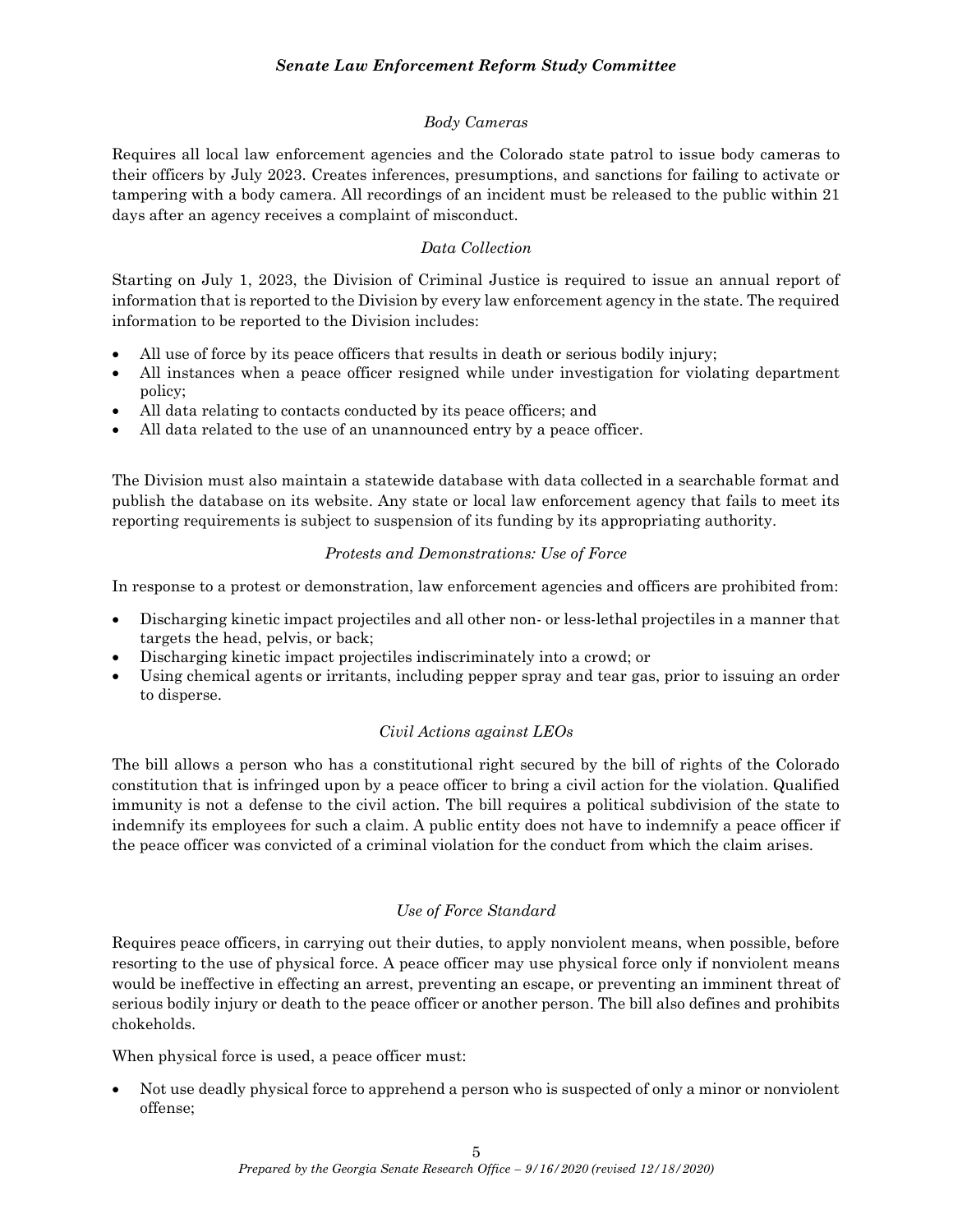- Use only a degree of force consistent with the minimization of injury to others;
- Ensure that assistance and medical aid are rendered to any injured persons as soon as practicable; and
- Ensure that any identified relatives or next of kin of persons who have sustained serious bodily injury or death are notified as soon as practicable.

Officers are justified in using deadly physical force to make an arrest only when all other means of apprehension are unreasonable given the circumstances and:

- The arrest is for a felony involving conduct including the use or threatened use of deadly physical force;
- The suspect poses an immediate threat to the peace officer or another person; and
- The force employed does not create a substantial risk of injury to other persons.

An officer is justified in using deadly force if the officer has an objectively reasonable belief that a lesser degree of force is inadequate and the officer has objectively reasonable grounds to believe, and does believe, that he or another person is in imminent danger of being killed or of receiving serious bodily injury.

A peace officer must identify himself or herself as such and give a clear verbal warning of his or her intent to use firearms or other deadly physical force, with sufficient time for the warning to be observed, unless to do so would unduly place peace officers at risk of injury or would create a risk of death or injury to other persons.

## Peace Officer Duty to Intervene and Report

An officer is required to intervene when another officer is using unlawful physical force and is required to file a report regarding the incident. If a peace officer fails to intervene when required, POST may decertify the officer.

# C. Connecticut – HB 6004 Police Accountability

Sponsored by - Aresimowicz (D); Stafstrom (D); Felipe (D)

Status – Signed by Gov. Ned Lamont (D) on 7/31/2020

Brief overview –

### Police Decertification

Expands the reasons for which POST may cancel or revoke a police officer's certification to include conduct undermining public confidence in law enforcement or excessive force.

### Crowd Management Policy

Requires POST, in consultation with specified entities, to adopt a uniform statewide policy for crowd managements by police officers. The policy must also establish guidelines for managing crowds in a manner that does the following:

- Protects individual rights and preserves the peace during demonstrations and civil disturbances;
- Addresses permissible and impermissible uses of force by a police officer and the type and amount of crowd management training that each officer must undergo, and
- Sets forth required documentation after any physical confrontation between a police officer and a civilian during a crowd management incident.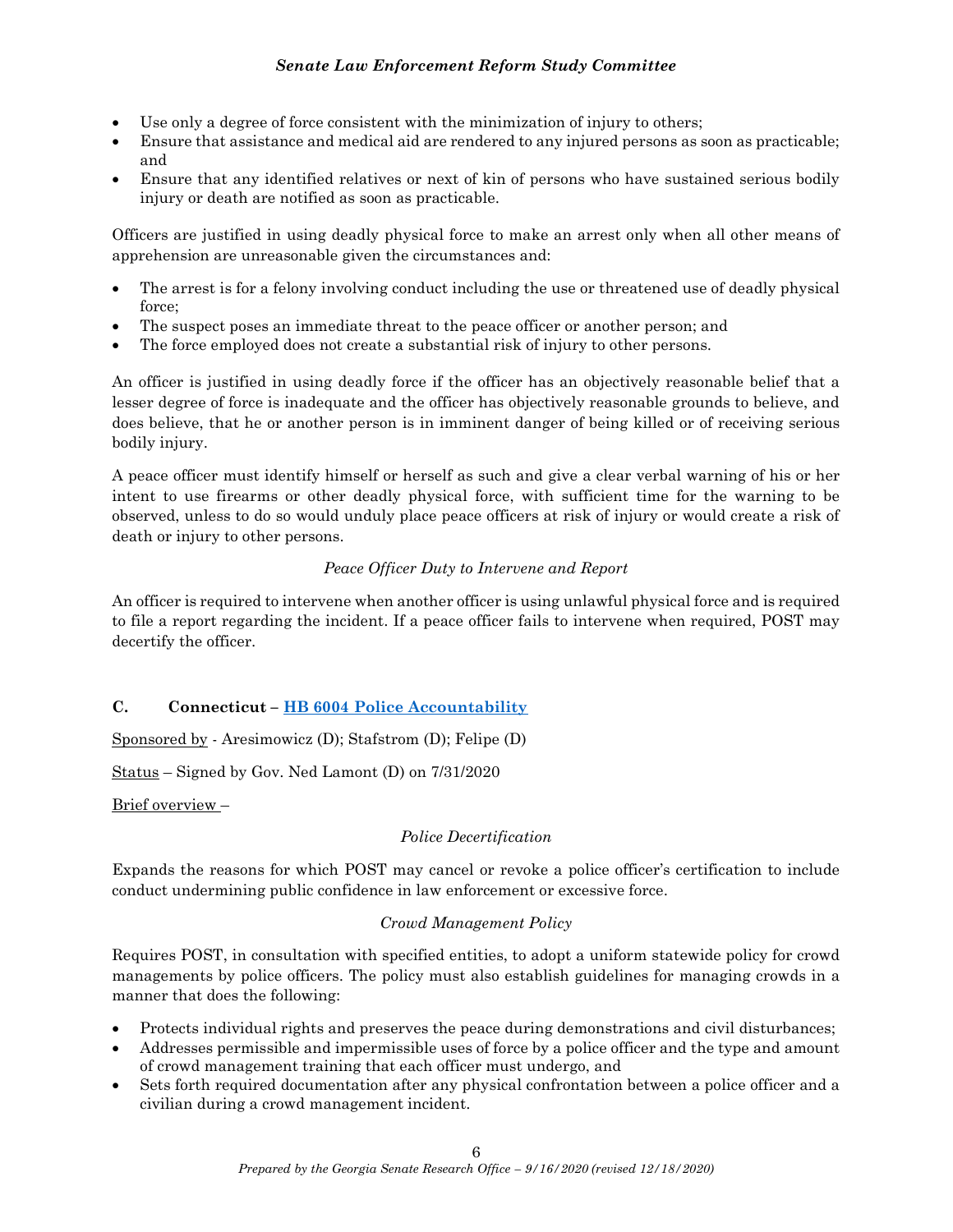### Body Cameras and Dashcams

Expands the requirement to use body cameras to police officers in all state, city, and tribal law enforcement units; requires these officers to use dashboard cameras in police patrol vehicles; and authorizes \$4 million in GO bonds for a new grant program to fund related equipment and service purchases by cities.

### Justified Use of Deadly Physical Force and Chokeholds

The bill narrows the circumstances under which an officer is justified in using deadly physical force and establishes specific conditions that must be met in those circumstances. Under current law, officers are justified in using deadly physical force when they reasonably believe it is necessary to:

- Defend themselves or a third person from the use or imminent use of deadly physical force; or
- Arrest a person they reasonably believe has committed or attempted to commit a felony that involved the infliction or threatened infliction of serious physical injury; or prevent the escape from custody of a person they reasonably believe has committed a felony that involved the infliction or threatened infliction of serious physical injury.

In these circumstances, the bill requires the officer's actions to be objectively reasonable given the circumstances. Further, in situations where an officer is making an arrest or preventing an escape, the bill places additional conditions on when deadly physical force may be used by requiring the officer to exhaust the reasonable alternatives to the use of deadly physical force; and reasonably believe that the force employed creates no substantial risk of injury to a third party.

The bill further narrows the circumstances under which deadly physical force may be used by eliminating the justification for using such force in a situation when the officer reasonably believes a person threatens infliction of serious physical injury, both when making an arrest or preventing an escape from custody.

The bill establishes factors to consider when evaluating whether an officer's use of deadly physical force was objectively reasonable, including whether:

- The person possessed or appeared to possess a deadly weapon;
- The officer engaged in reasonable de-escalation measures before using deadly physical force; and
- Any of the officer's conduct led to an increased risk of the situation that led up to the use of such force.

#### Limits on the Use of Chokeholds or Similar Restraints

The bill sets a specific standard by limiting when an officer may use a chokehold or similar method of restraint (i.e. those applied to the neck area, or that otherwise impedes the ability to breathe, or that restricts blood circulation to the brain of another person) to instances where the officer reasonably believes the use of these restraints is necessary to defend himself or herself from the use or imminent use of deadly physical force.

#### Officers' Duty to Intervene and Report Use of Excessive Force

The bill requires any officer, while in his or her law enforcement capacity, to intervene and attempt to stop another police officer from using force that the witnessing officer objectively knows is unreasonable, excessive, or illegal, unless the witnessing officer is operating in an undercover capacity at the time. Any police or correction officers who fails to intervene may be prosecuted and punished for the same acts as the officer who used unreasonable, excessive, or illegal force. The bill also requires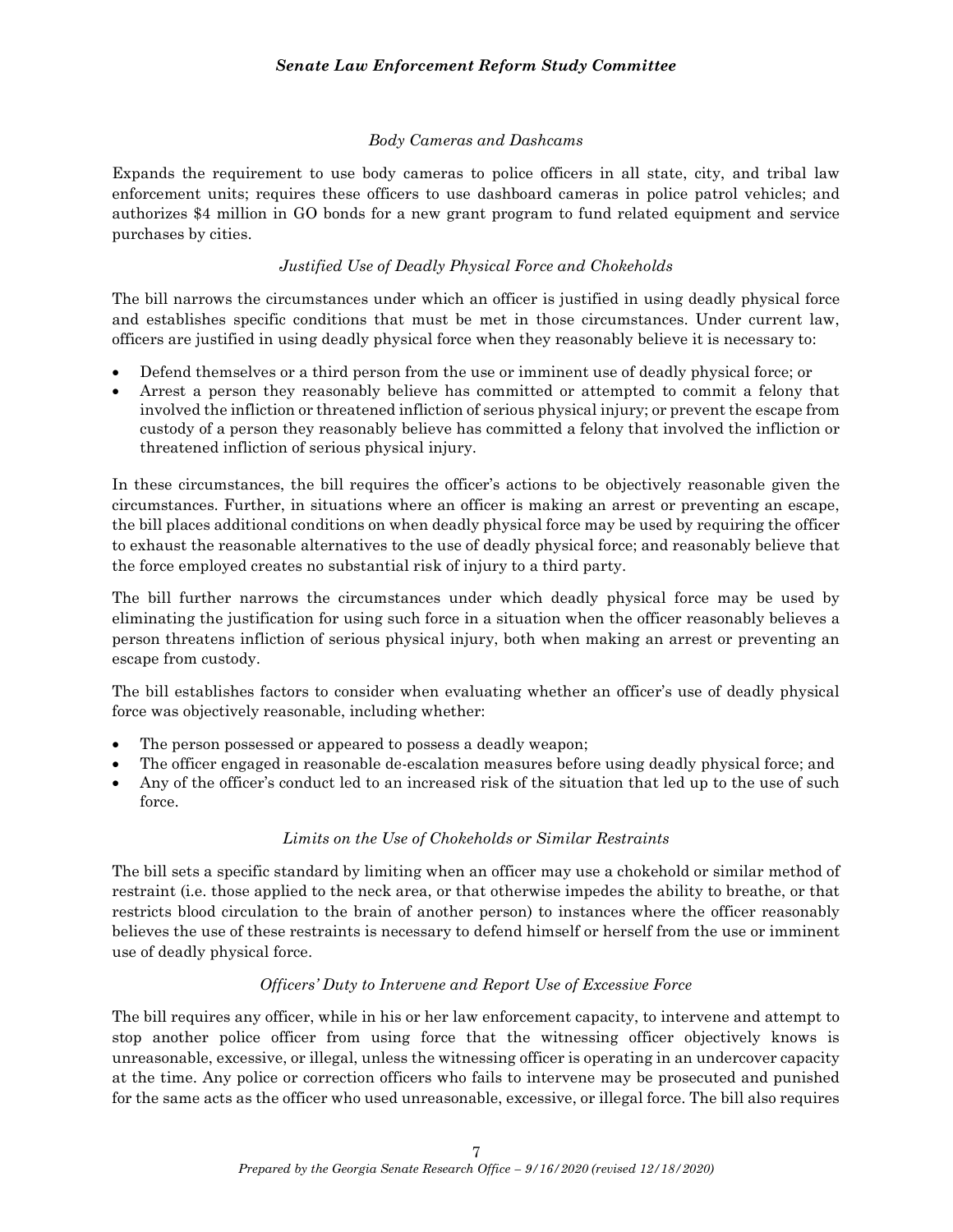any officer who witnesses, or is otherwise aware of, another police officer using illegal force, to report the incident to the law enforcement unit that employs the officer who used the force.

### Office of the Inspector General

The bill establishes the Office of the Inspector General (OIG) as an independent office within the Division of Criminal Justice. The bill requires OIG to:

- 1. Investigate peace officers' use of force;
- 2. Prosecute any case in which the inspector general determines the use of force was not justified or when an officer fails to intervene in or report such an incident; and
- 3. Make recommendations to POST concerning censure and suspension, renewal, cancellation, or revocation of a peace officer's certification.

### D. Delaware – HB 350 Aggravated Strangulation Crime

Sponsored by - Chukwuocha (D); Cooke (D); Williams K (D)

Status – Signed by Gov. John Carney (D) on 8/13/2020

Brief overview – This bill creates the crime of Aggravated Strangulation. A person is guilty of Aggravated Strangulation if the person is a law enforcement officer, and while acting within that capacity, knowingly or intentionally uses a chokehold on another person. A chokehold is only justifiable when the officer reasonably believes deadly force is warranted in order to protect the life of a civilian or officer. Aggravated Strangulation is a Class D felony punishable by up to 8 years in prison. If the officer using a chokehold causes serious physical injury or death to another person thereby elevating the crime to a Class C felony, punishable by up to 15 years in prison.

#### E. Hawaii – Statewide Policies and Procedures regarding Use of Force (HB 285)

Sponsored by – Rep. Scott Nishimoto (D)

Status – Approved by Gov. David Ige (D)

Brief overview – This bill authorizes the state's Law Enforcement Standards Board to review and recommend statewide policies and procedures relating to law enforcement, including the use of force. The bill also authorizes the Board to revoke certifications.

### F. Iowa – HB 2647 Use of Force

Sponsored by – Rep. Matt Windschitl (R)

Status – Signed by Gov. Kim Reynolds (R) on 6/12/2020

Brief overview –

#### Prosecution by Attorney General

Authorizes the Attorney General to prosecute a criminal offense committed by a law enforcement officer arising from the actions of the officer resulting in the death of another, regardless of whether the county attorney requests the assistance of the Attorney General or decides to independently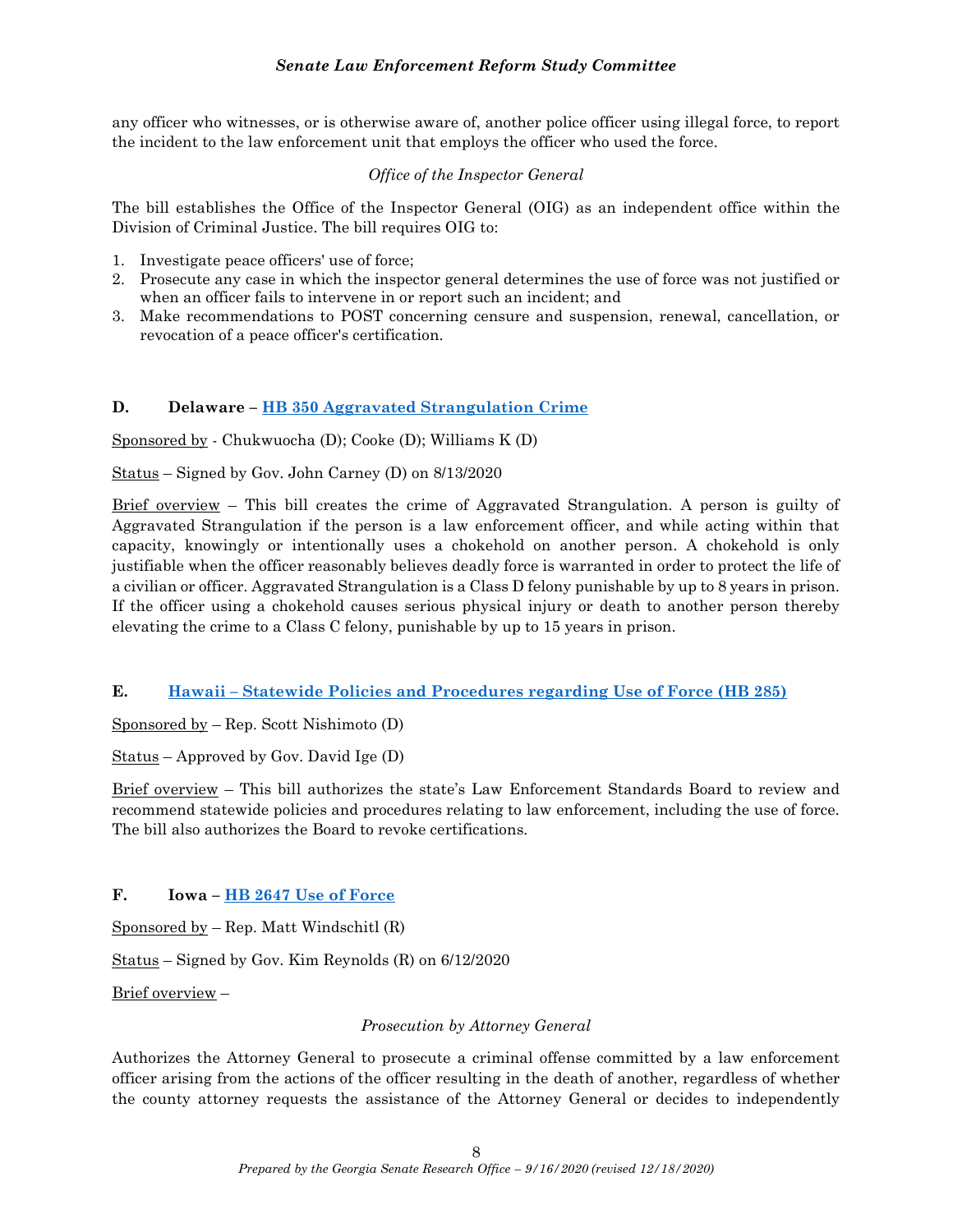prosecute the criminal offense committed by the officer. If the Attorney General determines that criminal charges are not appropriate, the Attorney General is authorized to refer the matter to the Iowa Law Enforcement Academy Council to recommend revocation or suspension of the officer's certification.

### Chokeholds

Provides that the use of a chokehold, as defined in the bill, by a peace officer while making an arrest is only justified when the person cannot be captured any other way and either of the following apply: the person has used or threatened to use deadly force in committing a felony; the peace officer reasonably believes the person would use deadly force against any person unless immediately apprehended.

### Training: De-escalation Techniques and Prevention of Bias

The bill requires a law enforcement agency to provide annual training to every officer on issues relating to de-escalation techniques and the prevention of bias. The Iowa Law Enforcement Academy is required to develop and disseminate training guidelines in consultation with certain parties including the Iowa Civil Rights Commission.

### G. Nevada – AB 2 Reasonable Use of Force

Sponsored by - Assembly Committee of the Whole (28 Democrats/13 Republicans)

Status - Signed by Gov. Steve Sisolak (D) on 8/07/2020

Brief overview –

### Reasonable Use of Force and Prohibits Chokeholds

Existing law provides that when a peace officer is arresting a person, the officer is prohibited from subjecting the person to more restraint than is necessary to arrest and detain the person. If the person flees or forcibly resists, the peace officer is authorized to use all means necessary to effect the arrest. Existing law also authorizes a peace officer to use a chokehold on another person only if: (1) the peace officer's agency authorizes the use of a chokehold; and (2) the officer completed training regarding the proper use of a chokehold and is certified for its use.

Section 2 of this bill provides that when a peace officer is arresting a person and the person flees or forcibly resists, the officer is generally authorized to use only the amount of reasonable force necessary to effect the arrest.

Section 4 of this bill prohibits an officer from: (1) using a chokehold on another person; or (2) placing a person who is in custody in any position that compresses his or her airway or restricts his or her ability to breathe. Section 4 also requires a peace officer to monitor any person who is in custody for any signs of distress and to take any actions necessary to place such a person in a recovery position if he or she appears to be in distress or indicates that he or she cannot breathe. Section 4 further requires an officer to ensure that medical aid is rendered to any person who is injured by the use of physical force by the peace officer.

#### Officers' Duty to Intervene and Report Use of Excessive Force

Section 5 of this bill requires every officer to: (1) intervene to prevent or stop another officer from using unjustified physical force if the officer observes or reasonably should have observed the use of such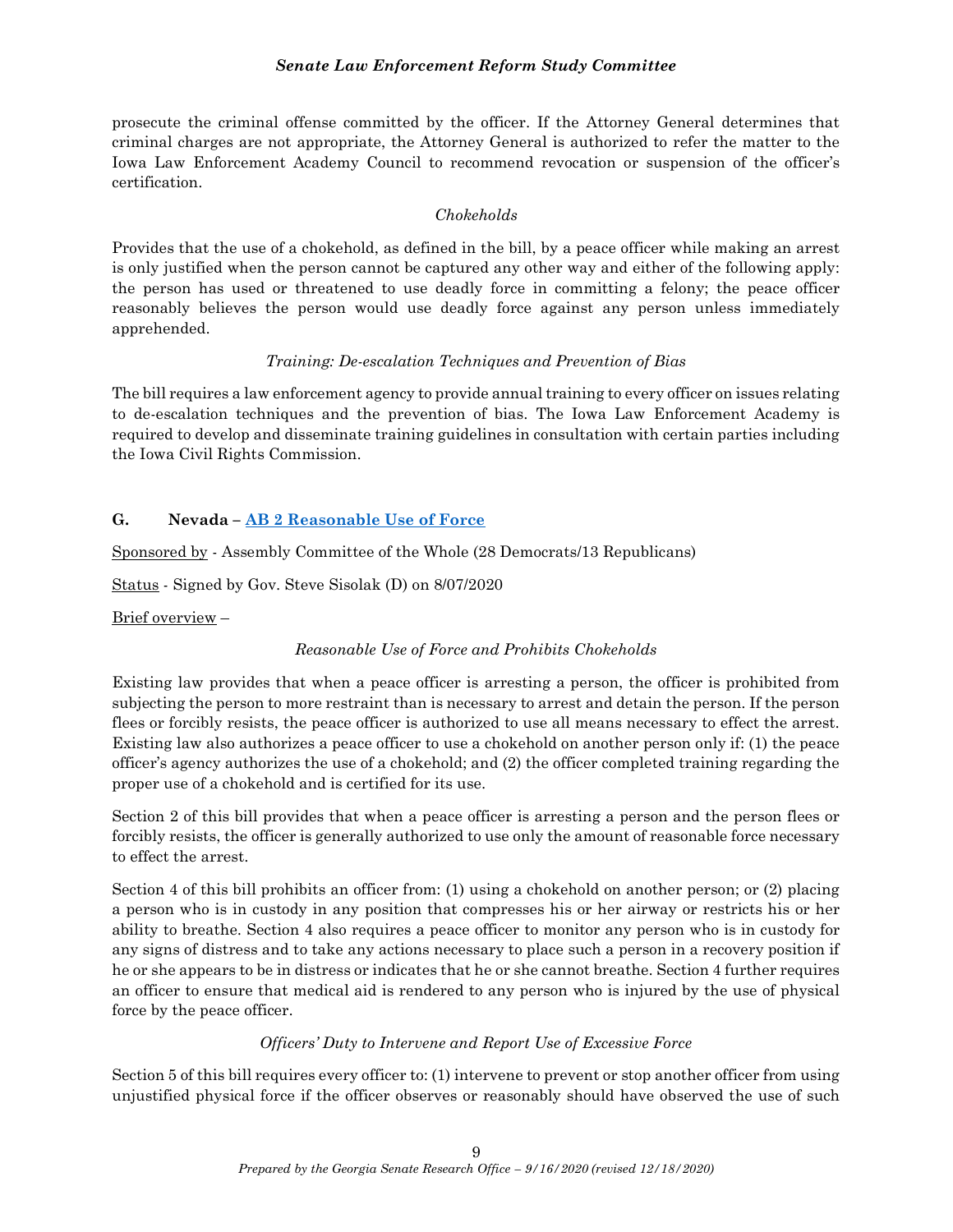unjustified physical force and it is safe for the officer to intervene; and (2) if the officer who observes the use of unjustified physical force is a supervisor of the officer using the unjustified physical force, issue a direct order to stop the use of such physical force.

Section 5 also requires any officer who observes the use of unjustified physical force to report the observation to his or her immediate supervisor. Section 5 further requires each law enforcement agency to train its peace officers on the duty to intervene in the use of unjustified physical force and the reporting of any observation of the use of unjustified physical force.

## H. New Hampshire – Law Enforcement Officers Reporting Misconduct; Chokeholds Prohibited Unless Use of Deadly Force is Justified (HB 1645 – Act 12)

Sponsored by  $-$  Rep. Daryl Abbas  $(R)$ 

Status – Signed by Gov. Chris Sununu (R) on 7/16/2020

Brief overview – This bill provides that, effective January 1, 2021, it is the duty of any law enforcement officer who observes misconduct by another law enforcement officer to notify the chief law enforcement officer in his or her department in writing immediately or as soon as is practicable after observing such misconduct. "Misconduct" means assault, sexual assault, bribery, fraud, theft, tampering with evidence, tampering with a witness, use of a chokehold, or excessive and illegal use of force as defined by the New Hampshire criminal code. Within 7 days of receiving such notification, the chief law enforcement officer shall notify the police standards and training council of such misconduct in writing. If the chief law enforcement officer is the subject of the misconduct report, the reporting officer shall report directly to the police standards and training council. No discriminatory, disciplinary, or retaliatory action shall be taken against any officer for any information given or disclosed by him or her in good faith in the course of making a report of misconduct. Any police department that receives a report of misconduct must timely conduct an investigation and reach a determination on the merits. After the investigatory entity determines that the evidence shows that the individual committed any acts of misconduct, the name of the individual and any act of misconduct must be disclosed to the Police Standards and Training Council.

The bill also prohibits the use of chokeholds by law enforcement officers, except in circumstances in which a law enforcement officer is justified in using deadly force when he reasonably believes such force is necessary to defend himself or a third person from what he reasonably believes is the imminent use of deadly force.

# I. New Mexico – SB 8 Body Cameras

Sponsored by  $-$  Sen. Cervantes (D)

Status – Signed by Gov. Michelle Lujan Grisham (D) on 7/8/2020

Brief overview – This bill requires peace officers who routinely interact with the public to wear a body cameras while on duty. Law enforcement agencies are required to develop policies and procedures governing the use of these cameras, including requiring cameras be activated during calls for service or other law enforcement or investigative encounters between the officer and a member of the public, prohibiting deactivation of cameras until the end of the encounter, prohibiting the recording of general activity, requiring videos be retained by agencies for at least 120 days, and establishing disciplinary rules for officers who fail to operate their cameras in accordance with these policies or who manipulate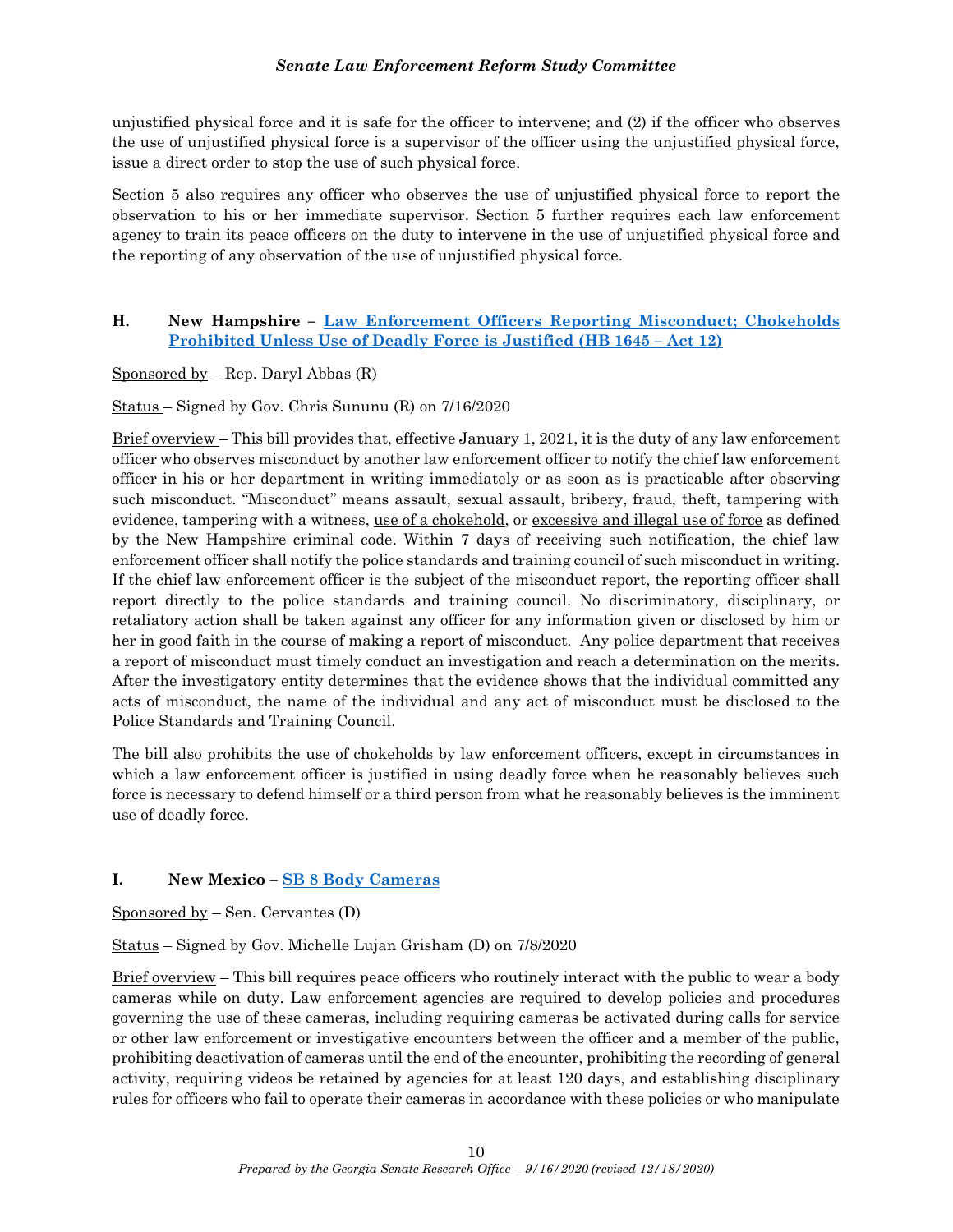or prematurely erase video recordings. The bill specifies that peace officers who fail to comply with these policies and procedures are liable for the independent tort of negligent spoliation of evidence or the independent tort of intentional spoliation of evidence.

### J. New York

## 1. Creates the Office of Special Investigation (S. 2574 - Act 95)

Sponsored by  $-$  Sen. Jamaal Bailey (D)

Status – Signed by Governor Andrew Cuomo (D) on 6/12/2020

Brief overview – This bill creates within the Office of the Attorney General an Office of Special Investigation, to investigate and, if warranted, to prosecute any alleged criminal offense or offenses committed (whether or not formally on duty) by a police officer or certain peace officers, concerning any incident in which the death of a person, whether in custody or not, is caused by an act or omission of the police officer or peace officer or in which the Attorney General determines there is a question as to whether the death was in fact caused by an act or omission of such police officer or peace officer. If the Attorney General determines the incident does not meet the requirements for the Attorney General to have investigative authority and criminal jurisdiction pursuant to this law, the Attorney General must, as soon as practicable, provide written notice of that determination to the district attorney for the county in which the incident occurred.

The Office of Special Investigation must also issue a public report and post the report on its website when the Office initiates an investigation and: (A) the Office declines to present evidence to a grand jury or (B) the Office does present evidence to a grand jury, but the grand jury declines to return an indictment on any charges. The report will, to the extent that is possible and is lawful, provide the results of the investigation of the incident and include an explanation as to why the Office declined to present evidence to a grand jury and any recommendations for systemic or other reforms arising from the investigation.

The bill also includes annual reporting requirements for the Office of Special Investigation to provide information regarding matters investigated during that reporting period, including information on a number of topics, such as: the county and geographic location of each matter investigated; a description of the circumstances of each case; racial, ethnic, age, gender and other demographic information concerning the persons involved or alleged to be involved; information concerning whether a criminal charge or charges were filed against any person involved or alleged to be involved in such matter; the nature of such charges; and the status or, where applicable, outcome with respect to all such criminal charges.

### 2. Creates the Law Enforcement Misconduct Investigative Office (S. 3595 – Act 104)

Sponsored by – Sen. Kevin Parker (D)

Status – Signed by Governor Andrew Cuomo (D) on 6/16/2020

Brief overview – This law establishes the Law Enforcement Misconduct Investigative Office, under the Department of Law, with the mission of reviewing, studying, auditing, and making recommendations relating to the operations, policies, programs and practices, including ongoing partnerships with other law enforcement agencies, of state and local law enforcement agencies with the goal of enhancing the effectiveness of law enforcement, increasing public safety, protecting civil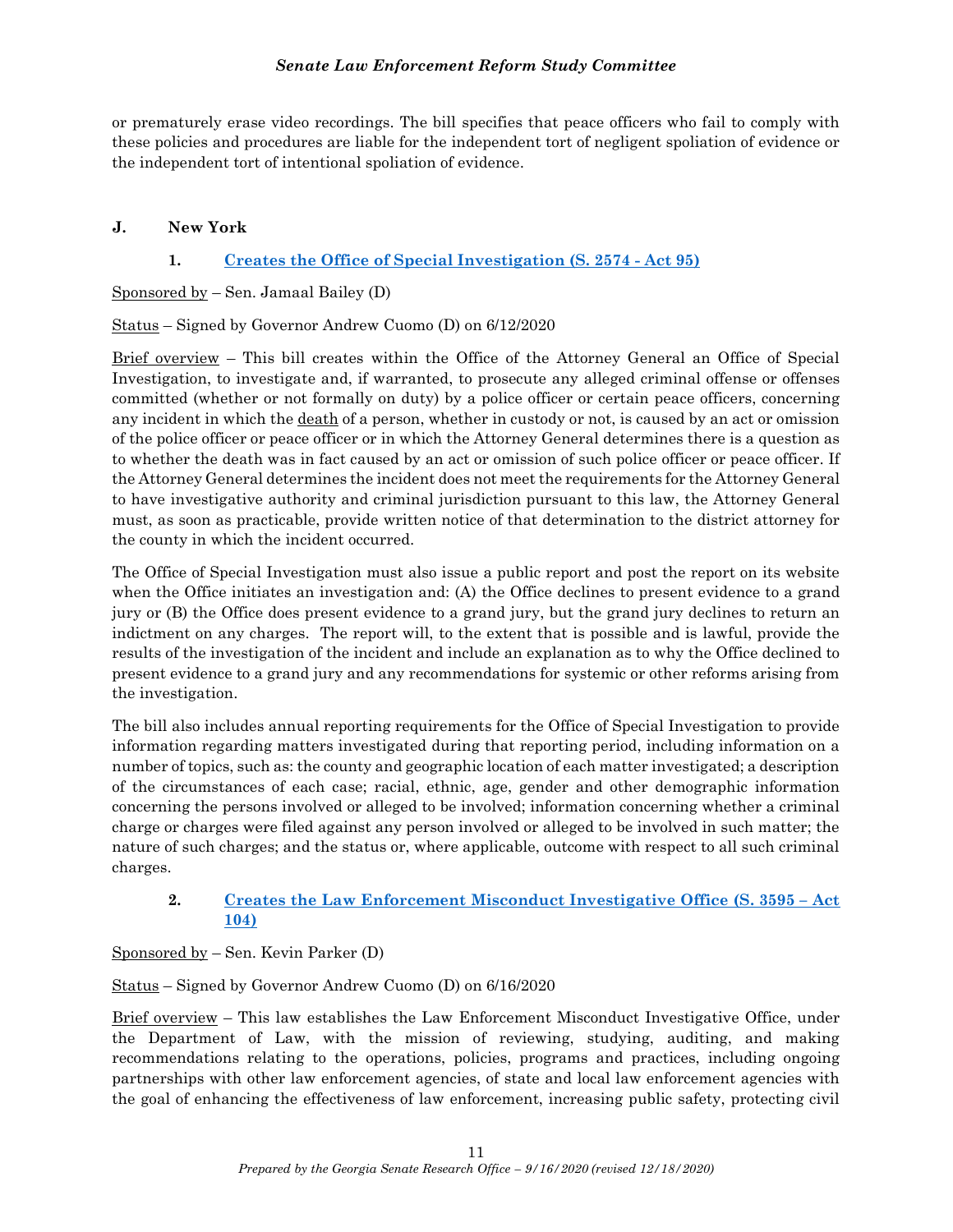liberties and civil rights, ensuring compliance with constitutional protections and local, state and federal laws, and increasing the public's confidence in law enforcement. The Deputy Attorney General appointed to head this office will receive and investigate complaints from any source, or upon his or her own initiative, concerning allegations of corruption, fraud, use of excessive force, criminal activity, conflicts of interest or abuse in any covered agency.

For state police agencies, the State Inspector General, the Metropolitan Transportation Authority Inspector General, and Port Authority Inspector General have their jurisdiction expanded to receive complaints of law enforcement misconduct related to use of excessive force, corruption, fraud, criminal activity, conflicts of interest, or abuse.

# 3. Crime of Aggravated Strangulation (A6144B – Act 94)

Sponsored by – Assemblyman Walter Mosley (D)

Status – Signed by Gov. Andrew Cuomo (D) on 6/12/2020

Brief overview – This bill provides that a person is guilty of aggravated strangulation when, being a police officer or a peace officer as defined by New York law, he or she commits the crime of criminal obstruction of breathing or blood circulation, or uses a chokehold or similar restraint, and causes serious physical injury or death to another person. Aggravated strangulation is a Class C felony, and the bill categories the offense as a Class C violent felony offense. Under New York law, Class C violent felony offenses are generally subject to a sentence of 3.5 years to 15 years.

## 4. Immediate Reporting of the Discharge of Weapon When a Person Could be Struck by a Bullet (A10608 – Act 101)

Sponsored by – Assemblyman N. Nick Perry (D); Senate version S2575B sponsored by Sen. Jamaal T. Bailey (D)

Status – Signed by Gov. Andrew Cuomo (D) on 6/15/2020

Brief overview – This bill provides that any law enforcement officer or peace officer who discharges his or her weapon while on duty or off duty under circumstances wherein a person could be struck by a bullet from the weapon, including situations wherein such officer discharges his or her weapon in the direction of a person, must verbally report the incident to his or her superiors within six hours of the occurrence of the incident and shall prepare and file a written report of the incident within forty-eight hours of the occurrence of the incident. The bill also states that nothing contained in this new section will prevent any officer from invoking his or her constitutional right to avoid self-incrimination.

# 5. Reporting of Arrest-Related Deaths (A10609 – Act 102)

Sponsored by – Assemblyman Joseph R. Lentol (D)

Status – Signed by Gov. Andrew Cuomo (D) on 6/15/2020

Brief overview – This bill requires the chief of every police department, each county sheriff, and the superintendent of state police to promptly report to the Division of Criminal Justice Services any arrest-related death, disaggregated by county, to be submitted within 6 months of the effective date and on an annual basis thereafter. The Division will make the information available to the public on its website. The Division must also submit to the Governor and the legislature an annual report of arrest-related deaths (i.e., a death that occurs while an individual is in law enforcement custody or during an attempt to establish custody including, but not limited to, deaths caused by any use of force). The Division's report must include: (A) the number of arrest-related deaths; (B) the race, ethnicity,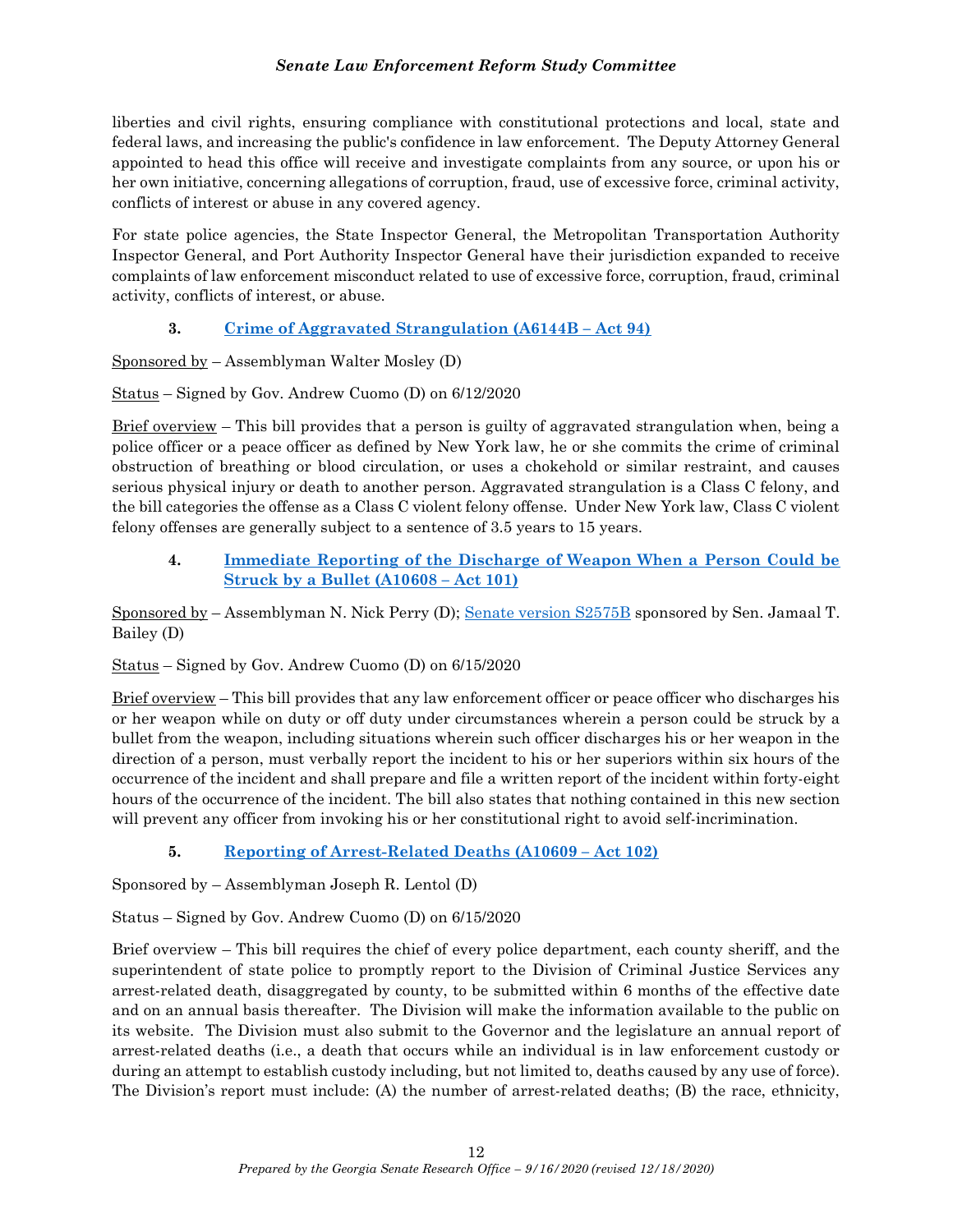age, and sex of the individual; (C) the zip code or location where the death occurred; and (D) a brief description of the circumstances surrounding the arrest-related death.

### K. Oregon

## 1. Use of Force by Police Officers (HB 4203)

Sponsored by – House Speaker Tina Kotek (D) and Sen. Lew Frederick (D)

Status – Signed by Gov. Kate Brown (D) on 6/30/2020

Brief overview – This bill states that a peace officer is not justified in any circumstance in knowingly using physical force that impedes the normal breathing or circulation of the blood of another person by applying pressure on the throat or neck of the other person, unless the circumstance is one in which the peace officer may use deadly physical force as provided in O.R.S. §161.239. The bill also provides that it is not reasonable under any circumstance for a peace officer to knowingly use physical force that impedes the normal breathing or circulation of the blood of another person by applying pressure on the throat or neck of the other person, unless the circumstance is one in which the peace officer may use deadly physical force.

The bill also requires the Board on Public Safety Standards and Training to adopt rules prohibiting the training of police officers and reserve officers to use physical force that impedes the normal breathing or circulation of the blood of another person by applying pressure on the throat or neck of the other person, except as a defensive maneuver.

# 2. Duty of Police Officer regarding Prohibited Behavior (HB 4205)

Sponsored by – House Speaker Tina Kotek (D) and Senator Lew Frederick (D)

Status – Signed by Gov. Kate Brown (D) on 6/30/2020

Brief overview – This bill provides that, without regard to rank or assignment, a police officer or reserve officer must intervene to prevent or stop another police officer or reserve officer engaged in any act the intervening officer knows or reasonably should know is misconduct, unless the intervening officer cannot intervene safely. The bill defines "misconduct" to mean: (a) unjustified or excessive force that is objectively unreasonable under the circumstances or in violation of the use of force policy for the law enforcement unit employing the offending officer; (b) sexual harassment or sexual misconduct; (c) discrimination against a person based on race, color, religion, sex, sexual orientation, national origin, disability or age; (d) a crime; or (e) a violation of the minimum standards for physical, emotional, intellectual and moral fitness for public safety personnel established under O.R.S. § 181A.410.

A police officer or reserve officer who witnesses another police officer or reserve officer engaging in misconduct must report the misconduct to a supervisor as soon as practicable, but no later than 72 hours after witnessing the misconduct. Furthermore, the failure to intervene or report as required by this bill is grounds for disciplinary action against a police officer or reserve officer by the law enforcement unit employing the officer or for the Department of Public Safety Standards and Training to suspend or revoke the officer's certification.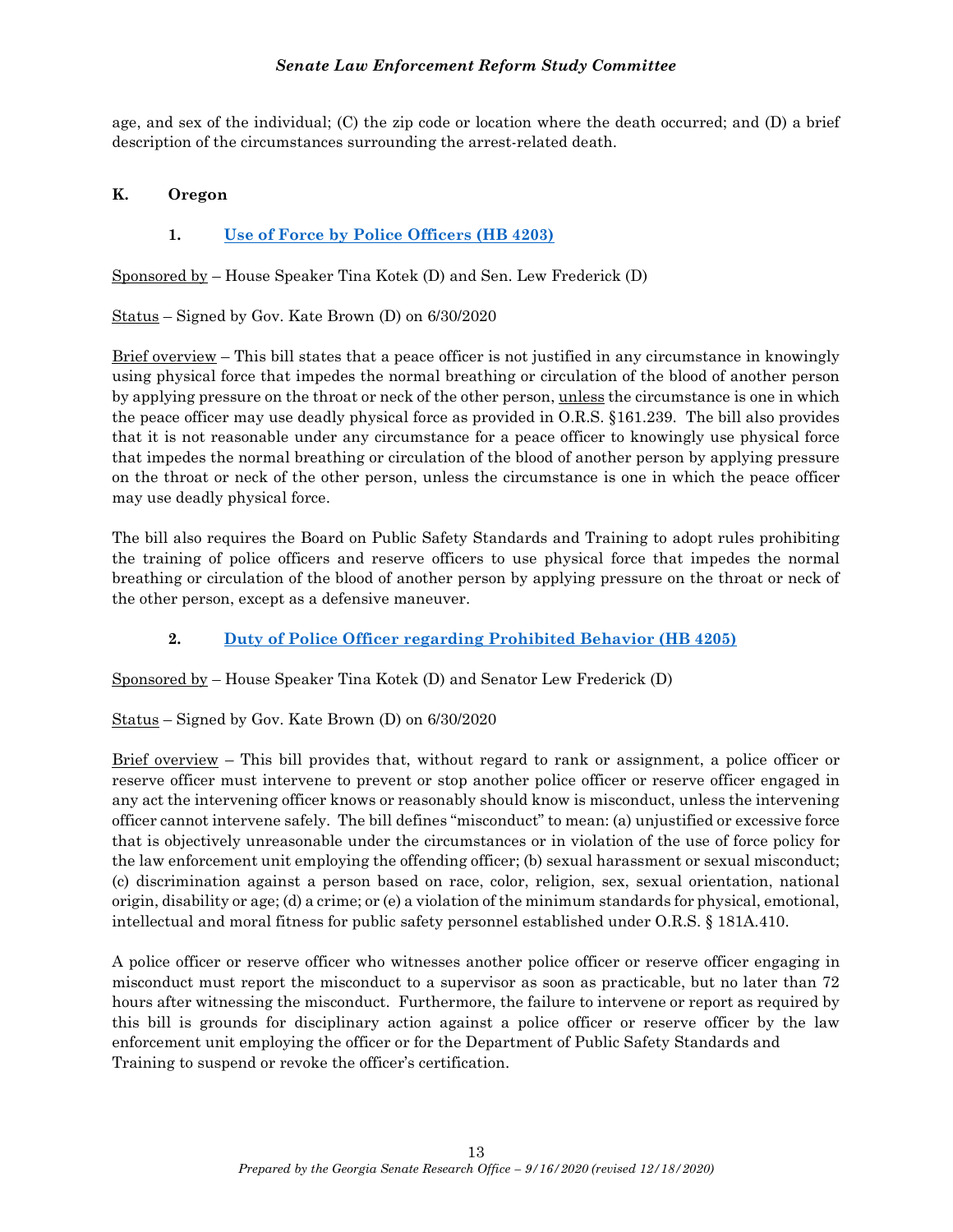The bill also provides that an employer may not discharge, demote, suspend or in any manner discriminate or retaliate against a police officer or reserve officer with regard to promotion, compensation or other terms, conditions or privileges of employment for the reason that the officer intervened or reported as required by this bill, and an employer who violates this requirement commits an unlawful employment practice.

The bill also requires the Department of Public Safety Standards and Training to report at least annually to an appropriate committee of the Legislative Assembly on any rules adopted by the department implementing this new law.

# 3. Use of Tear Gas by Law Enforcement (HB 4208)

Sponsored by – House Speaker Tina Kotek (D) and Senator Lew Frederick (D)

Status – Signed by Gov. Kate Brown (D) on 6/30/2020

Brief overview – This bill provides that a law enforcement agency may not use tear gas for the purposes of crowd control except in circumstances constituting a riot, as described in O.R.S. § 166.015. Before using tear gas in circumstances constituting a riot, a law enforcement agency must, in the following order: (A) announce the agency's intent to use tear gas; (B) allow sufficient time for individuals to evacuate the area; and (C) announce for a second time, immediately before using the tear gas, the agency's intent to use tear gas.

## 4. Use of Force and Impeding Normal Breathing or Circulation of Blood (HB 4301)

Sponsored by – House Speaker Tina Kotek (D)

Status – Signed by Gov. Kate Brown (D) on 9/1/2020

 $Brief overview - This bill provides that a peace officer or corrections officer is not justified in any$ </u> circumstance in knowingly using physical force that impedes the normal breathing or circulation of the blood of another person by applying pressure on the throat or neck of the other person[, unless the circumstance is one in which the peace officer may use deadly physical force as provided in ORS 161.239] except in circumstances in which physical force is justified under ORS 161.209 and 161.215.

This bill also provides statutory standards for the use of physical force and of deadly force.

### L. Utah – Peace Officer Amendments (HB 5007)

Sponsored by  $-$  Rep. Sandra Hollins (D), Sen. Evan Vickers (R), and Sen. Luz Escamilla (D)

Status – Signed by Gov. Gary Herbert (R) on 6/25/2020

Brief overview – This bill prohibits the director of the Peace Officer Standards and Training Division from approving or recommending any curriculum or basic training which includes the use of chokeholds, carotid restraints, or any act that impedes the breathing or circulation of blood likely to produce a loss of consciousness, as a valid method of restraint.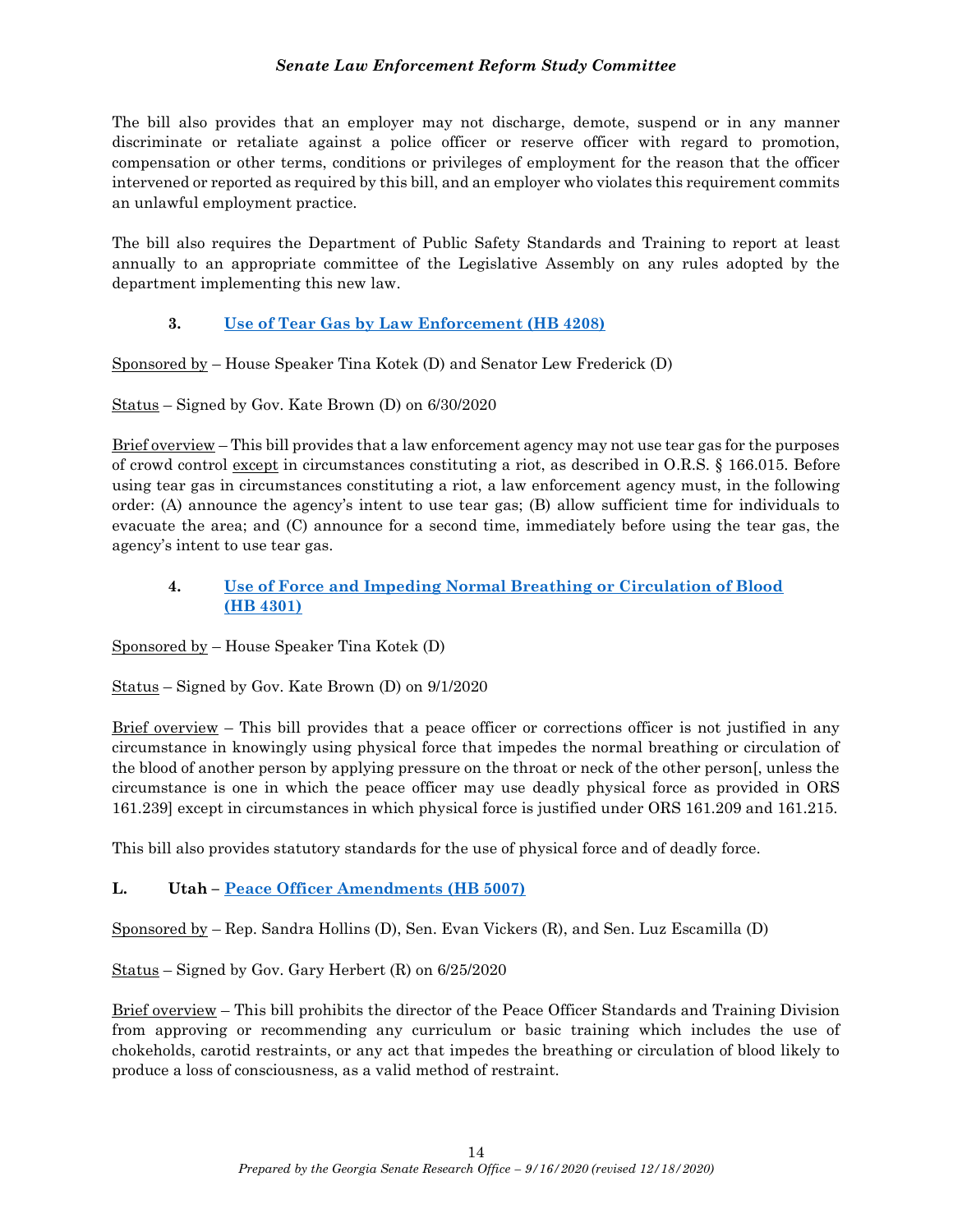The bill also provides that a peace officer may not restrain a person by the application of a knee applying pressure to the neck or throat of a person. A peace officer who violates this law commits a third degree felony. If the violation results in serious bodily injury or loss of consciousness, it is a second degree felony, and if death results, it is a first degree felony. Such a violation will also be referred separately to the county or district attorney for review, and to the Peace Officer Standards and Training Council for investigation.

## M. Vermont

# 1. Racial Bias and Excessive Use of Force by Law Enforcement (S. 219)

Sponsored by – Sen. Philip Baruth (Democrat/Progressive)

Status – Signed by Gov. Phil Scott (R) on 7/13/2020

Brief overview – Regarding police use of force, this bill requires that roadside stop data collected by law enforcement must also now include data regarding whether physical force was employed or threatened during the stop, and if so, the type of force employed and whether the force resulted in bodily injury or death. "Physical force" is defined for this section on data collection to mean the force employed by a law enforcement officer to compel a person's compliance with the officer's instructions that constitutes a greater amount of force than handcuffing a compliant person.

The bill also amends the laws regarding unprofessional conduct parameters for law enforcement, to add to the categories of "Category B" misconduct, which means gross professional misconduct amounting to actions on duty or under authority of the State, or both, that involve willful failure to comply with a State-required policy or substantial deviation from professional conduct as defined by the law enforcement agency's policy or if not defined by the agency's policy, as defined by the policy of the Vermont Criminal Justice Training Council. This bill adds to the list of behaviors considered to be "Category B" misconduct the following: (1) placing a person in a prohibited restrain failing to intervene and (2) report to a supervisor when the officer observes another officer placing a person in a prohibited restraint or using excessive force. The term "prohibited restraint" for this section of the bill means the use of any maneuver on a person that applies pressure to the neck, throat, windpipe, or carotid artery that may prevent or hinder breathing, reduce intake of air, or impede the flow of blood or oxygen to the brain.

The bill also provides that a law enforcement officer acting in the officer's capacity as law enforcement who employs a prohibited restraint (same definition as above) on a person that causes serious bodily injury to or death of the person shall be imprisoned for not more than 20 years or fined not more than \$50,000, or both.

The bill also requires the Department of Public Safety to equip all Department law enforcement officers who exercise law enforcement powers with a body camera or other video recording device on his or her person.

## 2. Appropriate Use of Force, De-escalation Tactics, and Cross Cultural Awareness (S. 119)

Sponsored by – Sen. Deborah Ingram (D)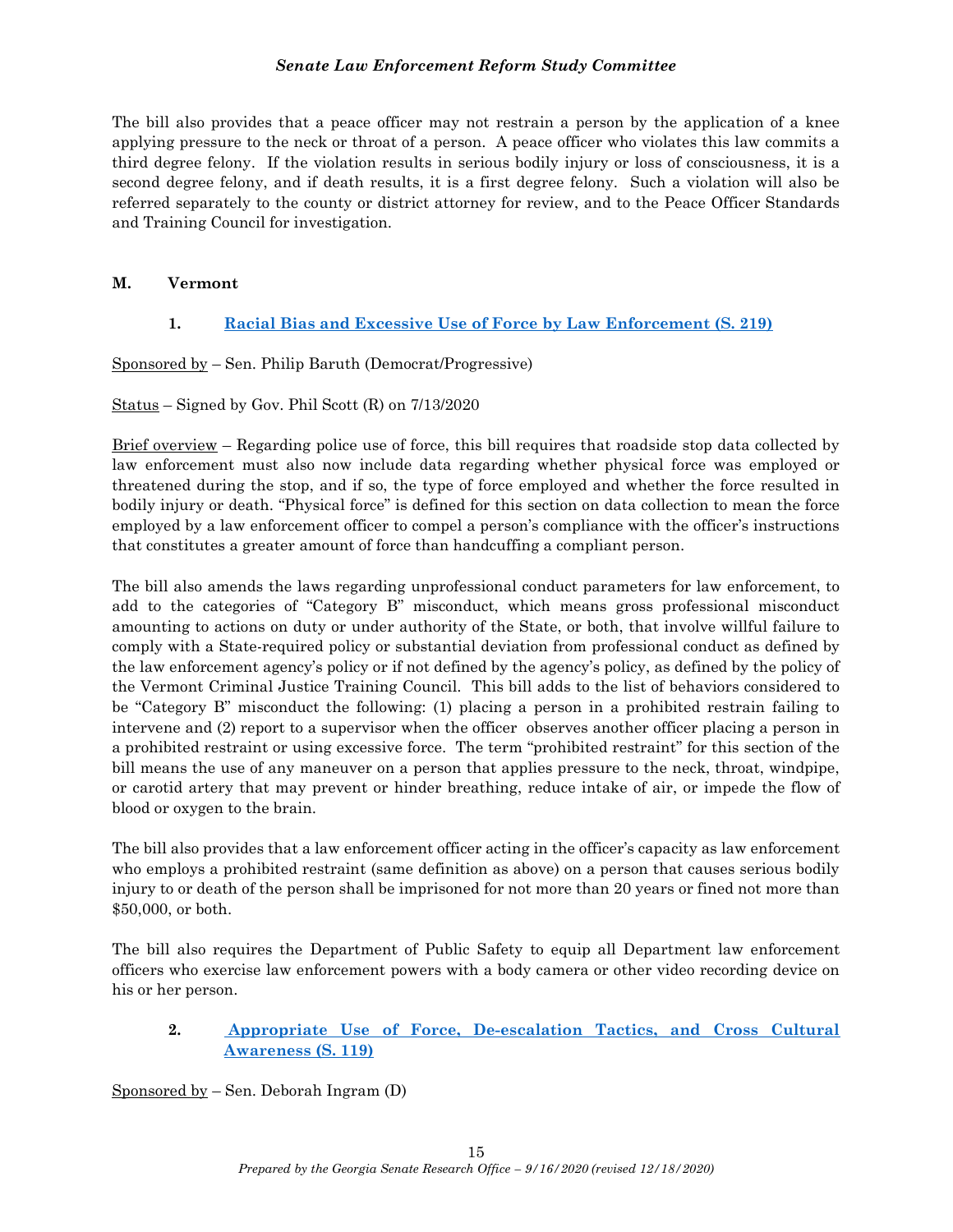Status – Allowed to become law without signature of Gov. Phil Scott (R) on 10/7/2020

Brief overview – The bill provides that a law enforcement officer will only use the force objectively, reasonably, necessary, and proportional to effect an arrest, prevent an escape, or overcome resistance of a person that the officer has reasonable cause to believe has committed a crime or to achieve any other lawful law enforcement objective. The bill also provides standards for evaluating the reasonableness of use of force, including deadly force. The bill also requires the Department of Public Safety and the Executive Director of Racial Equality to report to the House and Senate Committees on Judiciary and Government Oversight regarding the development of a uniform, statewide model policy on the use of force.

## N. Virginia

## 1. Law Enforcement Misconduct (SB 5024)

Sponsored by – Sen. L. Louise Lucas (D)

Status – Approved by Gov. Ralph Northam (D) on 10/21/2020

Brief overview – This bill authorizes the state Attorney General to bring a civil action for equitable and declaratory relief to end a pattern or practice by law enforcement officers that deprives persons of rights, privileges, or immunities secured under federal or state law. The bill also provides for the Division of Human Rights under the state's Department of Law to receive complaints and inquire into incidents regarding what may be an unlawful pattern or practice by law enforcement.

On October 21, 2020, Gov. Northam also approved HB 5072 (sponsored by Delegate Alfonso H. Lopez (D)), which contains the same provisions as SB 5024.

# 2. Law Enforcement Officer and Failure to Intervene (HB 5029)

Sponsored by – Delegate Dolores L. McQuinn (D)

Status – Approved by Gov. Ralph Northam (D) on 10/28/2020

 $Brief overview – This bill provides that any law enforcement officer who, while performing official$ </u> duties, witnesses another officer engaging or attempting to engage in the use of excessive force against another person must intervene, when feasible, to end the use of excessive force or attempted used of excessive force, or to prevent further use of excessive force. The law enforcement officer must also render aid, as the circumstances permit, to any person injured as a result of the use of excessive force. A law enforcement officer who witnesses another officer engage in the use of excessive force must also report it according to the employing agency's policies and procedures for reporting misconduct. An officer who violates these statutory requirements regarding intervention in and the reporting of incidents of excessive use of force will be subject to disciplinary action, including dismissal, detention, transfer, or decertification.

# 3. Limiting Circumstances for Use of Neck Restraints (HB 5069)

Sponsored by – Delegate Jennifer Carroll Foy (D)